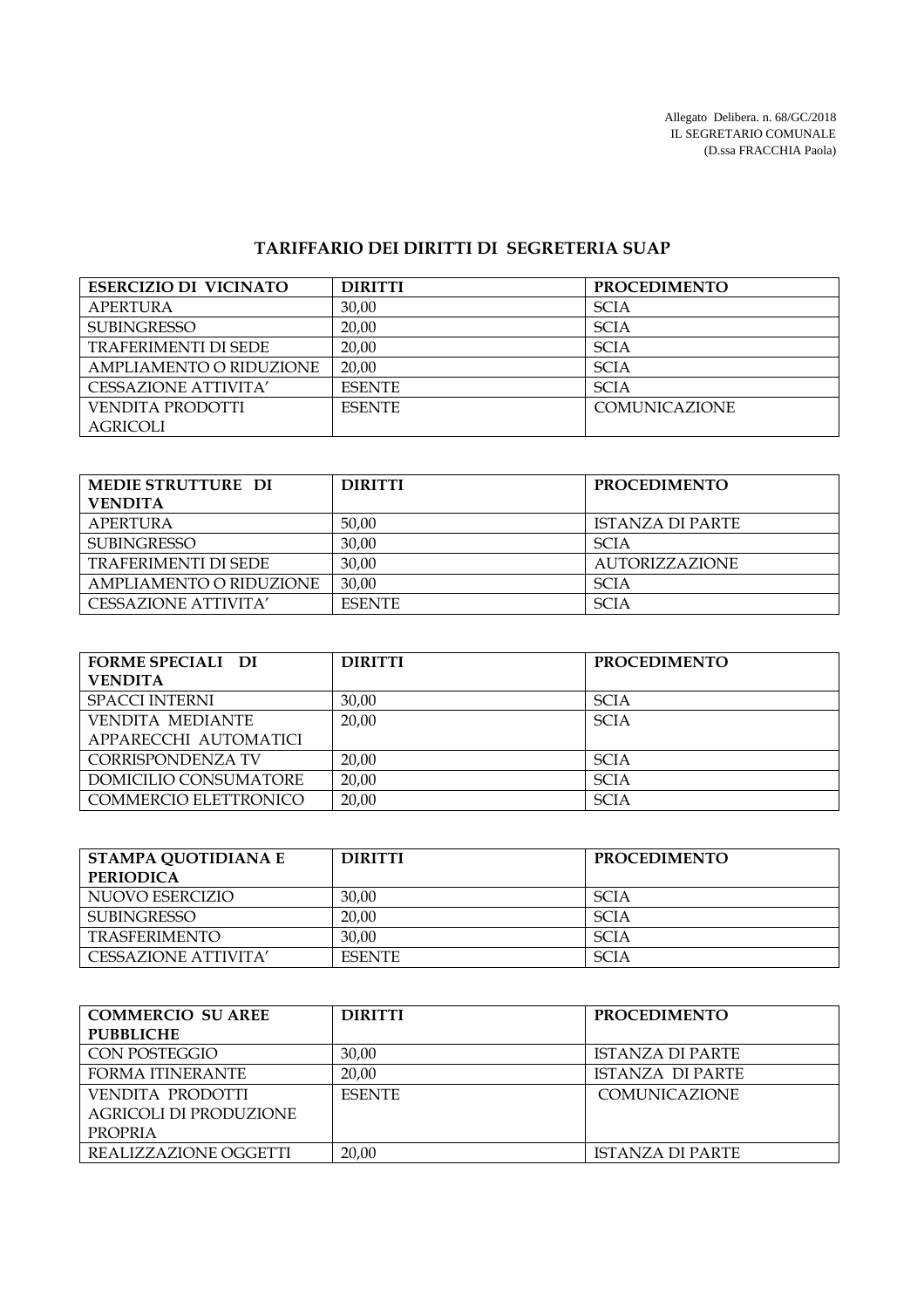| <b>SOMMINISTRAZIONE</b>     | <b>DIRITTI</b> | <b>PROCEDIMENTO</b> |
|-----------------------------|----------------|---------------------|
| <b>ALIMENTI E BEVANDE</b>   |                |                     |
| NUOVO ESERCIZIO             | 50,00          | <b>SCIA</b>         |
| <b>SUBINGRESSO</b>          | 30,00          | <b>SCIA</b>         |
| TRAFERIMENTI DI SEDE        | 40,00          | <b>SCIA</b>         |
| AMPLIAMENTO O RIDUZIONE     | 30,00          | <b>SCIA</b>         |
| SOMMINISTRAZIONE IN         | <b>ESENTI</b>  | <b>SCIA</b>         |
| CIRCOLI PRIVATI AFFILIATI   |                |                     |
| AD ORGANISMI ONLUS          |                |                     |
| <b>RICONOSCIUTI</b>         |                |                     |
| SOMMINISTRAZIONE IN         | 20,00          | <b>SCIA</b>         |
| CIRCOLI PRIVATI NON         |                |                     |
| AFFILIATI AD ORGANISMI      |                |                     |
| ONLUS RICONOSCIUTI          |                |                     |
| AFFIDO GESTIONE REPARTO     | 30,00          | COMUNICAZIONE       |
| <b>CESSAZIONE ATTIVITA'</b> | <b>ESENTE</b>  | <b>SCIA</b>         |
| CAMBIO PREPOSTO             | 10,00          | <b>SCIA</b>         |

| <b>ATTIVITA' RICETTIVE</b>  | <b>DIRITTI</b> | <b>PROCEDEIMENTO</b>    |
|-----------------------------|----------------|-------------------------|
| <b>AZIENDE RICETTIVE</b>    | 50,00          | <b>ISTANZA DI PARTE</b> |
| <b>ALBERGHIERE</b>          |                |                         |
| <b>AGRITURISMI</b>          | 30,00          | <b>SCIA</b>             |
| <b>LOCAZIONI TURISTICHE</b> | 30,00          | <b>COMUNICAZIONE</b>    |
| <b>AFFITTACAMERE</b>        | 30,00          | <b>SCIA</b>             |
| <b>BED &amp; BREKFAST</b>   | 30,00          | <b>SCIA</b>             |
| RESIDENCE CASA VACANZE      | 30,00          | <b>SCIA</b>             |
| <b>SUBINGRESSO</b>          | 20,00          | <b>SCIA</b>             |
| TRASFERIMENTO -             |                |                         |
| <b>CESSAZIONE ATTIVITA'</b> | 20,00          | <b>SCIA</b>             |
| AFFIDO GESTIONE REPARTO     | 30.00          | COMUNICAZIONE           |

| <b>ATTIVITA' ARTIGIANALI E</b> | <b>DIRITTI</b> | <b>PROCEDIMENTO</b> |
|--------------------------------|----------------|---------------------|
| <b>VARIE</b>                   |                |                     |
| <b>ACCONCIATORE</b>            | 30,00          | <b>SCIA</b>         |
| <b>ESTETISTA</b>               | 30,00          | <b>SCIA</b>         |
| <b>TATUATORE</b>               | 30,00          | <b>SCIA</b>         |
| <b>LAVANDERIA</b>              | 30,00          | <b>SCIA</b>         |
| ALTRE ATTIVITA'                | 30,00          | <b>SCIA</b>         |
| ARTIGIANALI                    |                |                     |
| <b>SUBINGRESSO</b>             | 20,00          | <b>SCIA</b>         |
| <b>VARIAZIONE</b>              | 20,00          | <b>SCIA</b>         |
| <b>TRASFERIMENTO</b>           |                |                     |

| TUTELA BENESSERE<br><b>ANIMALE</b>           | <b>DIRITTI</b> | <b>PROCEDIMENTO</b>  |
|----------------------------------------------|----------------|----------------------|
| PENSIONE TOELETTATURA<br><b>ACCONCIATORE</b> | 20,00          | <b>COMUNICAZIONE</b> |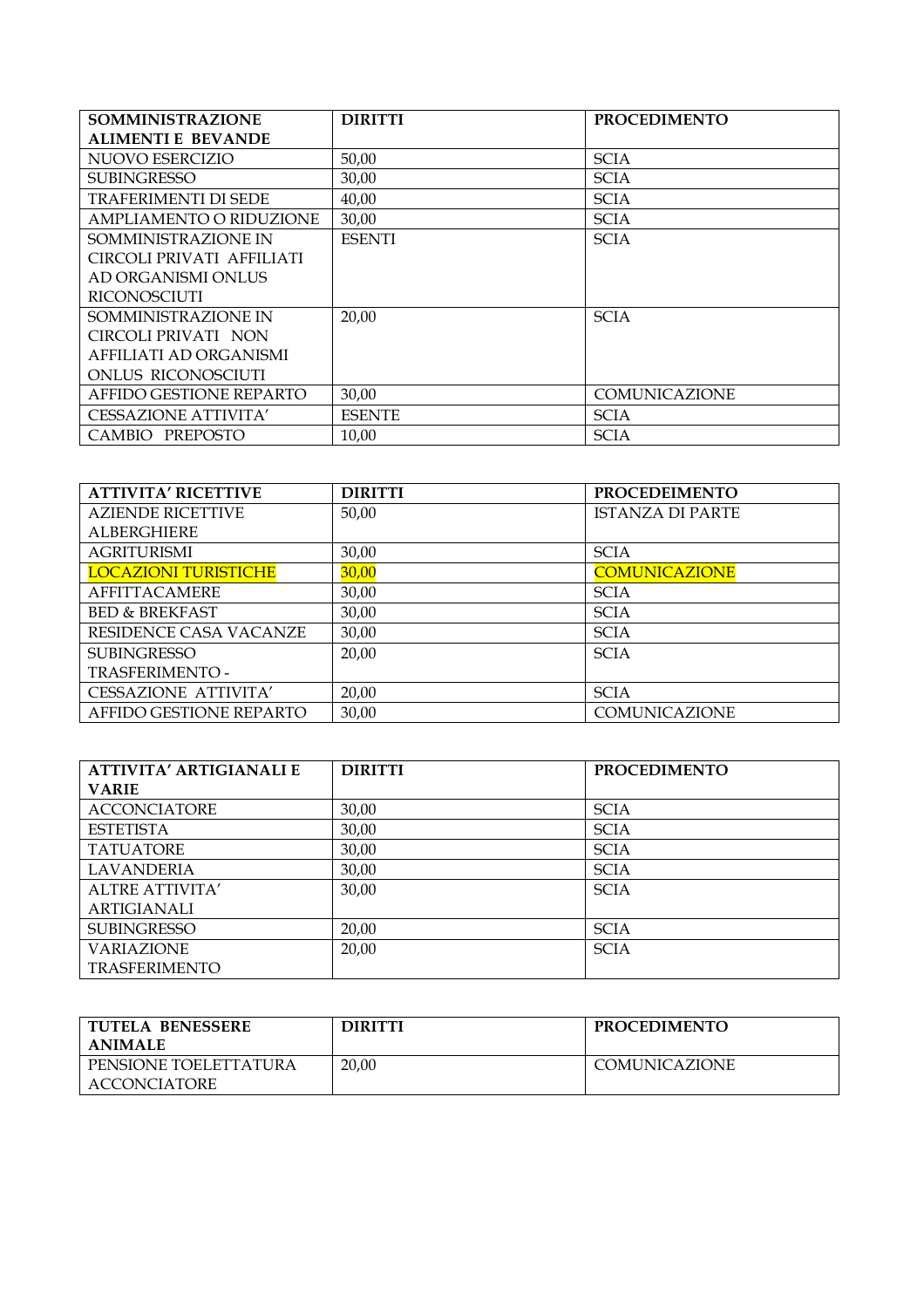| SANITA'                  | <b>DIRITTI</b> | <b>PROCEDIMENTO</b>     |
|--------------------------|----------------|-------------------------|
| <b>ACCONCIATORE</b>      | 30,00          | <b>SCIA</b>             |
| PARAFARMACIE             | 30,00          | <b>SCIA</b>             |
| <b>STUDI MEDICI</b>      | 30,00          | <b>ISTANZA DI PARTE</b> |
| <b>AUTORIZZAZIONE</b>    |                |                         |
| <b>FUNZIONAMENTO</b>     |                |                         |
| STUDI MEDICI VARIAZIONI  | 30,00          | ISTANZA DI PARTE        |
| CAMBIO DIRETTORE TECNICO |                |                         |

| <b>CARBURANTI</b>              | <b>DIRITTI</b> | <b>PROCEDIMENTO</b>     |
|--------------------------------|----------------|-------------------------|
| <b>IMPIANTO DISTRIBUTORI -</b> | 100,00         | <b>ISTANZA PARTE</b>    |
| APERTURA                       |                |                         |
| <b>IMPIANTO CARBURANTI USO</b> | 50,00          | ISTANZA DI PARTE        |
| PRIVATO                        |                |                         |
| SUBINGRESSO-                   | 30,00          | <b>ISTANZA DI PARTE</b> |
| <b>REINTESTAZIONE</b>          |                |                         |
| AMPLIAMENTO RIDUZIONE          | 30,00          | <b>ISTANZA DI PARTE</b> |
| <b>SUPERFICIE</b>              |                |                         |

| <b>SERVIZI PUBBLICI</b>      | <b>DIRITTI</b> | <b>PROCEDIMENTO</b>     |
|------------------------------|----------------|-------------------------|
| NOLEGGIO CON                 | 30,00          | <b>ISTANZA DI PARTE</b> |
| <b>CONDUCENTE - RILASCIO</b> |                |                         |
| NOLEGGIO CON                 | 10,00          | <b>ISTANZA DI PARTE</b> |
| CONDUCENTE CAMBIO            |                |                         |
| VETTURA                      |                |                         |
| <b>AUTORIMESSE NUOVA</b>     | 30,00          | <b>SCIA</b>             |
| APERTURA                     |                |                         |
| NOLEGGIO SENZA               | 30,00          | <b>SCIA</b>             |
| <b>CONDUCENTE0</b>           |                |                         |
| <b>AMPLIAMENTO RIDUZIONE</b> | 30,00          | <b>ISTANZA DI PARTE</b> |
| <b>SUPERFICIE</b>            |                |                         |

| <b>ALTRO</b>                    | <b>DIRITTI</b> | <b>PROCEDIMENTO</b>     |
|---------------------------------|----------------|-------------------------|
| <b>AUTORIZZAZIONE AGENZIE</b>   | 30,00          | <b>ISTANZA DI PARTE</b> |
| AFFARI APERTURA -               |                |                         |
| <b>TRASFERIMENTO VARIAIZONI</b> |                |                         |
| AGENZIA VIAGGI                  | 50,00          | <b>SCIA</b>             |
| ASCENSORI MOTACARICHI           | 20,00          | <b>COMUNICAZIONE</b>    |
| <b>MESSA IN ESERCIZIO</b>       |                |                         |
| <b>CIRCHI</b>                   | 50,00          | <b>ISTANZA DI PARTE</b> |
| <b>AUTORIZZAIZONI GIOSTRE</b>   | 20,00          | <b>ISTANZA DI PARTE</b> |
| <b>FUOCHI ARTIFICIO</b>         | 30,00          | <b>ISTANZA DI PARTE</b> |
| ESPOSIZIONE TEMPORANEA          | 10,00          | <b>COMUNICAZIONE</b>    |
| <b>MERCI</b>                    |                |                         |

| LOCALI DI PUBBLICO<br><b>INTRATTENIMETO</b> | <b>DIRITTI</b> | <b>PROCEDIMENTO</b>     |
|---------------------------------------------|----------------|-------------------------|
| APERTURA-                                   | 100,00         | <b>ISTANZA DI PARTE</b> |
| <b>TRASFERIMENTO</b>                        | 50.00          | ISTANZA DI PARTE        |
| <b>VARIAZIONE</b>                           |                |                         |
| APERTURA SALA GIOCHI                        | 200,00         | <b>SCIA</b>             |